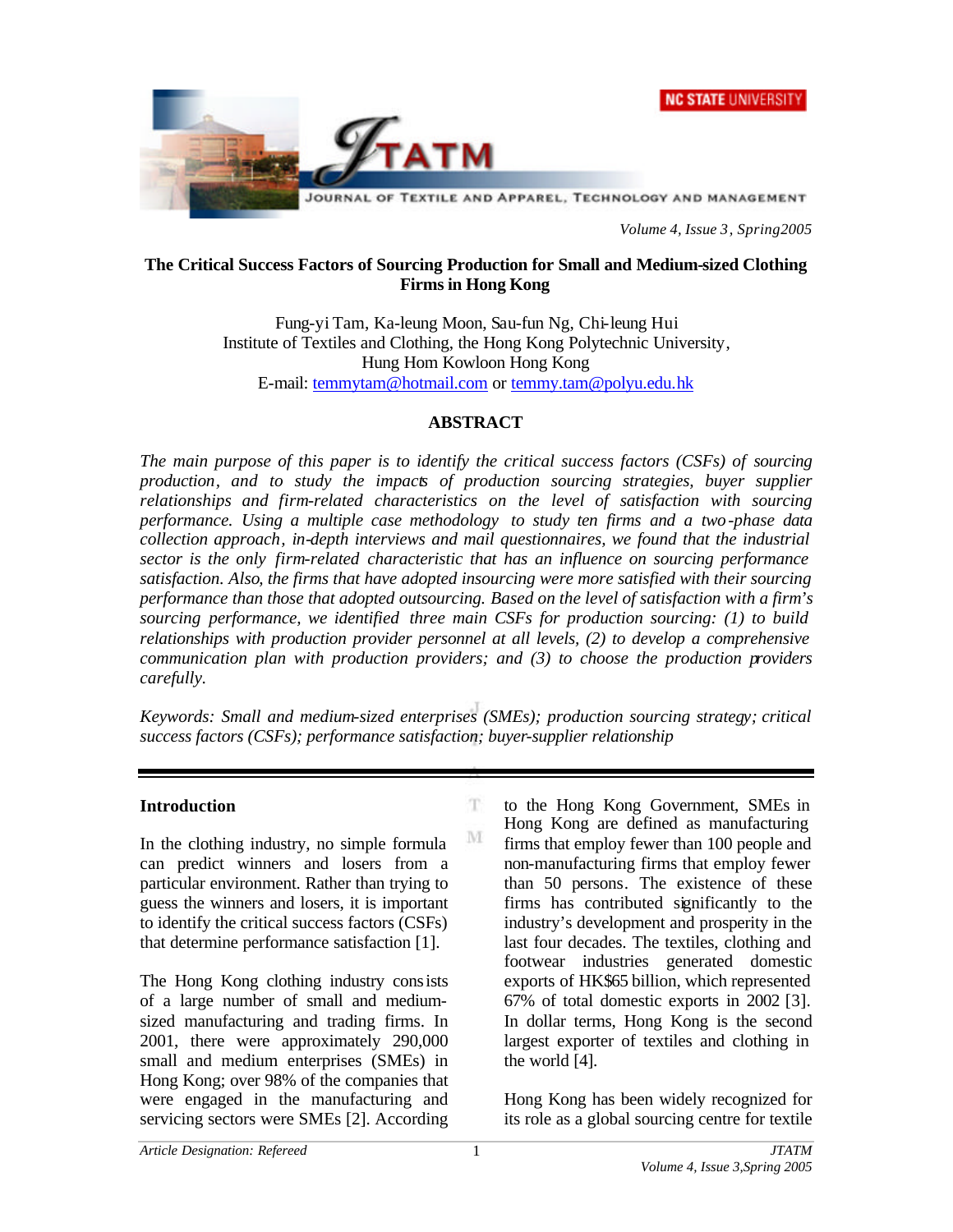and clothing products [5]. Adopting proper production sourcing strategy has been regarded as a strategic approach by which firms can maintain their comparative and competitive advantages [6-9]. Sourcing costeffective production is not only confined to large firms. A large number of SMEs also actively pursue this strategy [9]. Management must make the most of the strengths of production sourcing, which can provide competitive advantages for companies. In the long term, the success of a clothing firm requires that its competitive advantage be sustainable. The concentration of resources and effort upon the CSFs are very important for sustaining the competitive advantage of firms. Rochart [10] defined CSF as "the limited number of areas which produce satisfactory results, thereby ensuring successful competitive performance for the organization". He indicated that identifying CSFs is a useful approach for understanding management information requirements because it can focus a firm's attention on areas in which "things must go right". This approach also helps future corporate strategic planning; in subsequent, controllable actions can be taken by the management in order to enhance the potential for success.

More recently, research has explored CSFs in the areas of material requirements planning (MRP) [11] and total quality management (TQM) [12]. However, CSFs relating to production sourcing in the clothing industry have not yet been researched. Hence, it is the aim of this paper to focus on this area.

## **Objectives of the research**

The ultimate purpose of this paper is to identify the critical success factors (CSFs) for Hong Kong clothing firms in sourcing production. The specific objectives of this study are as follows:

1) To review the literature on the characteristics of SMEs, production sourcing strategies and buyer-supplier relationship

2) To study the impact of various production sourcing strategies and buyersupplier relationships on the level of sourcing performance satisfaction

3) To investigate the impact of the firm-related characteristics of SMEs on the level of sourcing performance satisfaction

4) To identify the CSFs of production sourcing for small and medium-sized clothing firms in Hong Kong

# **Literature review**

The major objective of this literature review is to examine previous studies on the general characteristics of SMEs, different types of production sourcing strategies and buyersupplier relationships, and hence to formulate a research framework for this study.

*General characteristics of SMEs*. Several studies have shown that SMEs are very different from large enterprises [9]. SMEs enjoy the advantages of greater flexibility and higher levels of efficiency. They can be very innovative, yet need not be bound by a complicated organisational structure. However, SMEs are severely constrained by their lack of funds and physical human resources. Because of their size, they may have less power in their dealings with large organizations. Compared with large firms, SMEs are less able to undertake research and development, benefit less from economies of scale, have insufficient production capacity, and have limited resources for supporting selling and marketing. Storey [13] postulates that the characteristics of a firm (such as firm age, location, size, market and sector) and the adoption of corporate strategy are the key factors regarding the growth of small firms. Therefore, this study focuses in particular on how these two categories of characteristics influence the level of sourcing performance satisfaction of companies.

*Sourcing strategy.* Traditionally, 'sourcing' refers to the philosophy of selecting vendors in a manner that makes them an integral part of the buying firm for a particular component or part of a product [14]. These

J

T A

 $\mathbf T$ M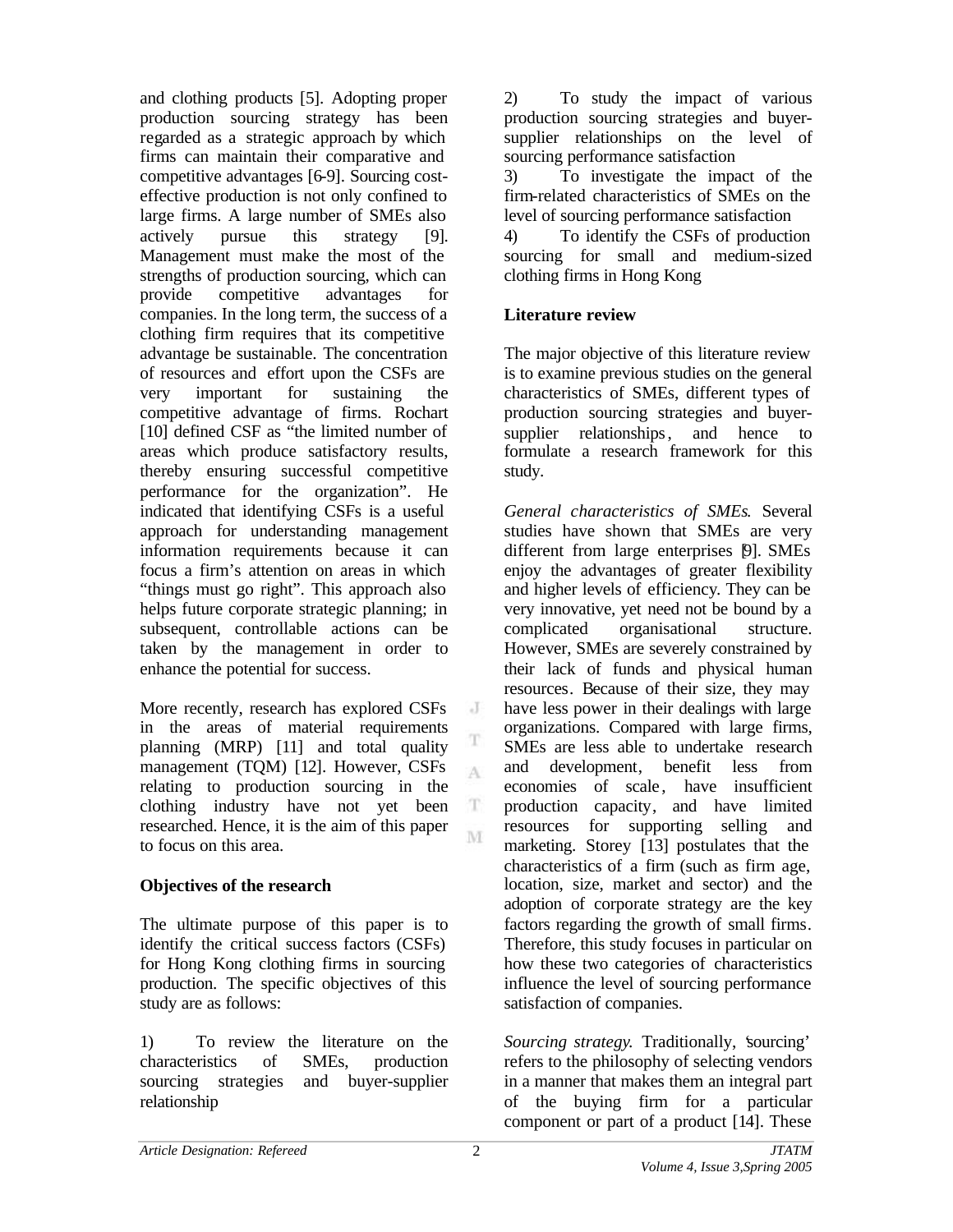decisions should be incorporated into the operating strategies of buying firms to support or even improve competitive advantages. The characteristics of production sourcing strategies that are specified in this study are based on the decision to insource or outsource and the number of suppliers. Insourcing simply means that the enterprise performs the function internally [15]. Outsourcing refers to a strategic perspective on external resources; it is an abbreviation of "outside resource using" [16]. Outside means creating value by transferring the responsibility of a specific business function from an employee group to a non-employee group [17]. Single sourcing involves the idea of reducing the number of suppliers with which a firm does business, and hence the buyers source from a sole source [18]. Multiple sourcing refers to a company that has business relationships with a number of suppliers. Each supplier responds to the demands and specifications of a particular quotation from the buying company [8].

*Buyer-suppler relationship.* The buyersupplier relationship has been recognized as a type of strategy and a powerful tactic for strengthening a firm's sourcing activities [6,

18]. The literature review identifies four types of buyer-supplier relationships in terms of different lengths of contractual and/or non-contractual agreements. Longterm contractual vendor relationships involve the selection of, and continuous involvement with, suppliers through longterm contracts, in which exceptional performance or unique technological expertise is expected. Non-contractual strategic partnerships work on a long-term but not contractual basis. Discrete contractual vendor relationships are shortterm contractual relationships with no longterm commitment between buyer and supplier. Arm's-length supplier relationships involve a one-off relationship on a noncontractual basis, again with no long-term commitment between both parties.

*Framework for identifying the CSFs for production sourcing.* To identify the CSFs of production sourcing for small and medium-sized clothing firms in Hong Kong, and to investigate the impact of the firmrelated characteristics of SMEs, production sourcing strategies and the buyer–supplier relationships on the level of sourcing performance satisfaction, a research framework was developed (see Figure I).



J

#### Based on the literature review, firm-related characteristics of SMEs, sourcing strategies and buyer-supplier relationships were identified. The variables of performance satisfaction and CSFs for production sourcing are based on in-depth interviews

within small and medium-sized clothing firms in Hong Kong. In developing this research study, five propositions (P1, P2, P3, P4 and P5) have been formulated to express the interrelationships amongst the key variables.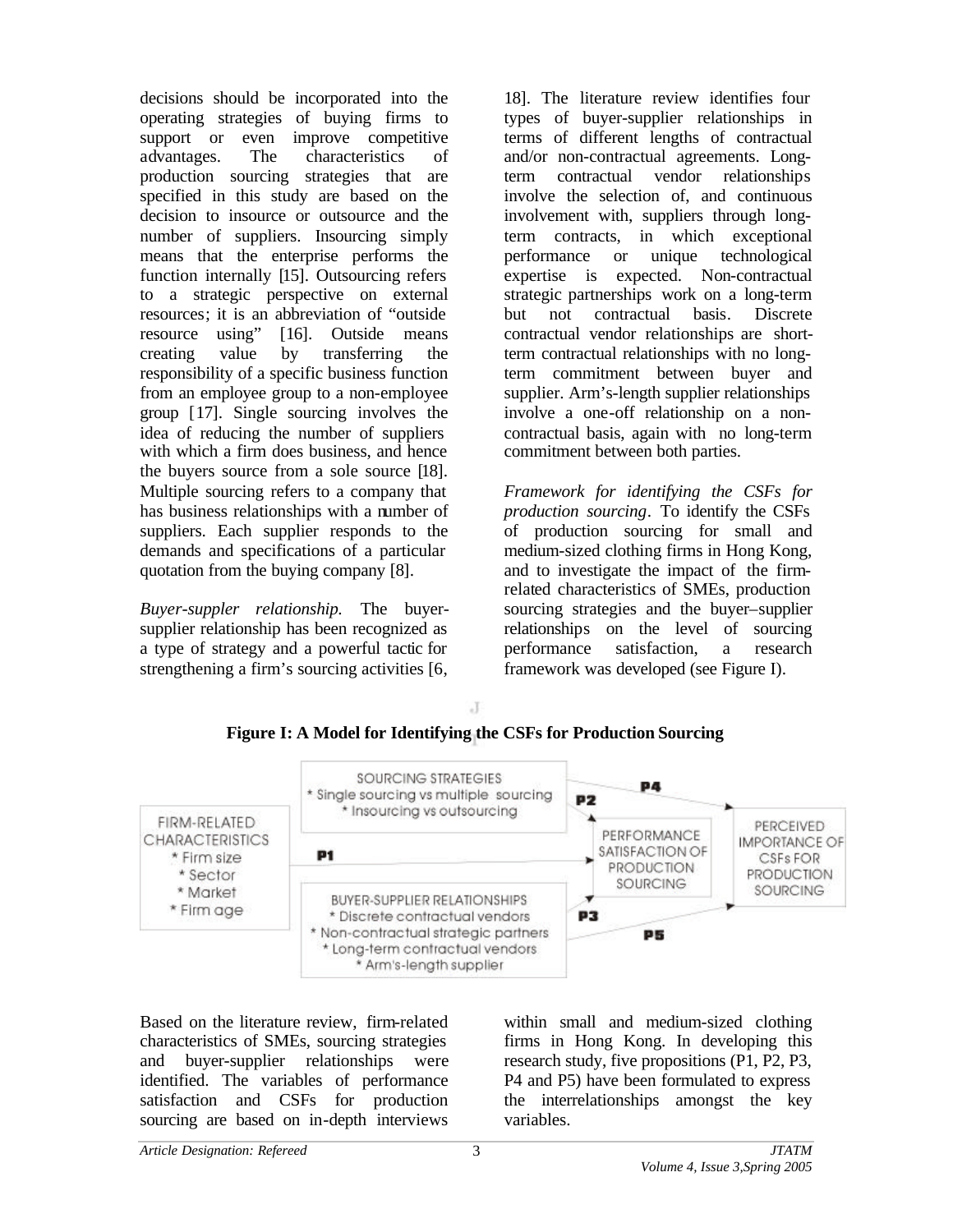- P1: The firm-related characteristics of SMEs have an impact on the level of satisfaction with sourcing performance.
- P2: The sourcing strategies adopted have an impact on the level of satisfaction with sourcing performance.
- P3: The buyer-supplier relationships adopted have an impact on the level of satisfaction with sourcing performance.
- P4: The production sourcing strategies adopted have an impact on the perceived importance of CSFs for production sourcing.
- P5: The buyer-supplier relationships adopted have an impact on the perceived importance of CSFs for production sourcing.

J T

A Ŧ

M

#### **Methodology**

A multiple-case methodology was adopted for this study. This methodology is seen as an exploratory device for using more than a single case in the same study [19]. Exploratory study is concerned with discovering the general nature of the problem and the variables that relate to the research. It is characterized by a high degree of flexibility, convenience or judgment samples, small-scale surveys, cases analyses, and subjective evaluation of the results. A two-phase approach was, therefore, used to collect relevant information for this study. First, in-depth interviews were carried out with ten SMEs to study their firm-related characteristics, to investigate the sourcing strategies and buyer-supplier relationships that they had adopted, to identify the indicators of sourcing performance satisfaction, and to find out the CSFs for production sourcing. Second, a mail questionnaire was sent to the same group of firms to evaluate the importance of each identified CSF and the level of performance satisfaction for production sourcing.

With a focus on clothing firms in Hong Kong, the companies selected for study were required to fulfil the criteria for SMEs as described above. According to Yin [19], six to ten cases can provide compelling support for the initial set of propositions. Similarly, Perry [20] suggested that the number of

cases to be examined in an exploratory study should be a minimum of two to four and a maximum of ten to fifteen. Therefore, five manufacturing and five trading firms in Hong Kong were selected for this study.

## **Findings**

*Phase I - Personal interview.* A total of ten representatives, one from each of the selected small and medium-sized trading and manufacturing firms, were interviewed. All the companies were local-owned, with sizes ranging from 3 to 93 employees (see Table I). Six of the companies have been established for more than 10 years, while the other four have been established for less than 10 years. Four companies have focused 100% on western markets, such as the US, the UK or Europe. One company has concentrated 100% on the local market, while the other five companies have developed their markets both in western countries and in China, Asia or Hong Kong. Three companies undertake single insourcing and seven multiple outsourcing. For those who adopted outsourcing, four companies have selected non-contractual strategic partnerships, and three have adopted discrete contractual vendor relationships. However, none of them preferred the long-term contractual vendor or the arm's-length supplier relationship.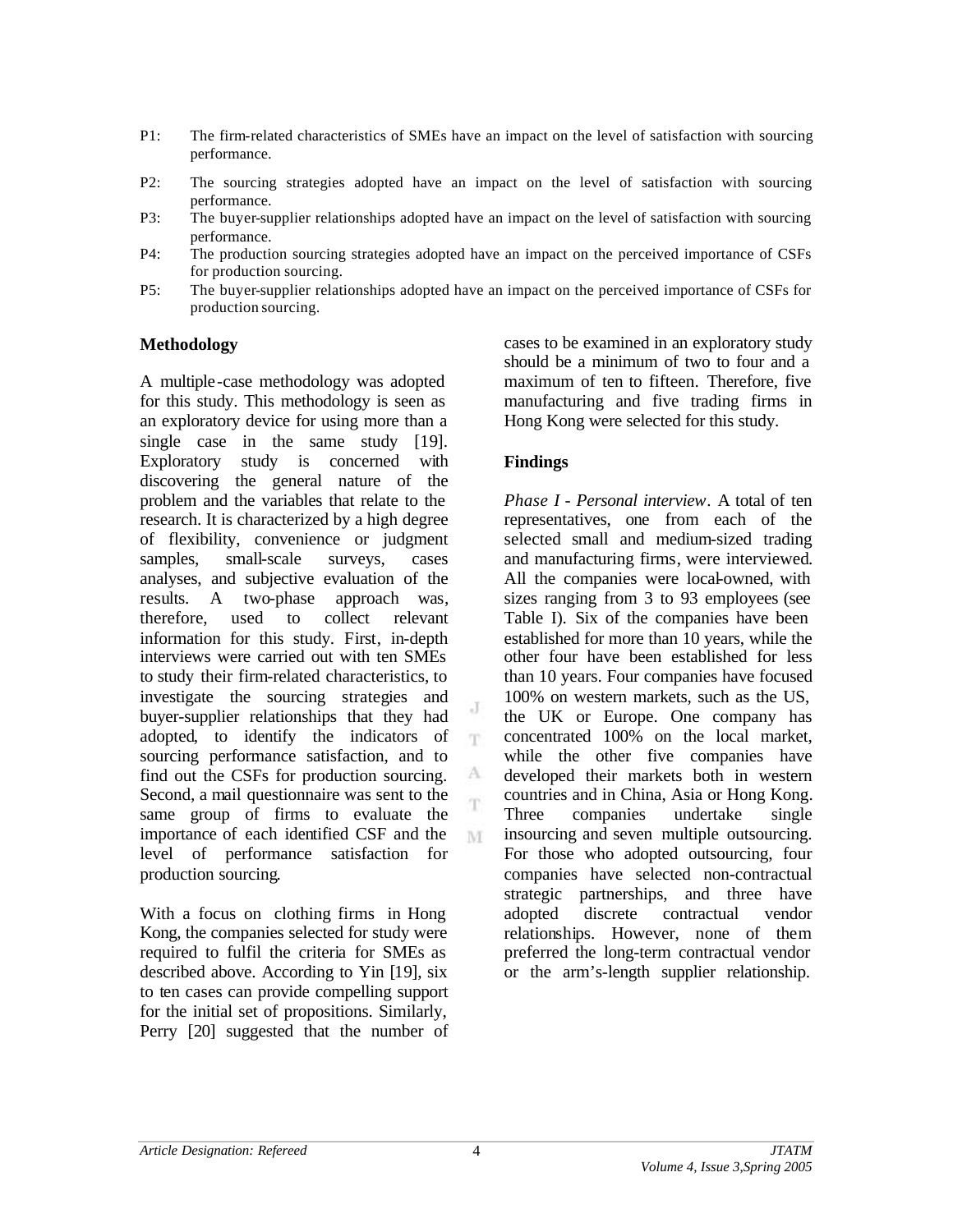| Firm                                    | Firm-related characteristics of SMEs |                                                                                                                                                                                                                                                                                                                                                                                                                                                              |                       |                    |              |                        | No. of factories |                |                        |                | Sourcing<br>strategy                                                                                       |             | Buyer-supplier<br>relationship                |             |             |  |
|-----------------------------------------|--------------------------------------|--------------------------------------------------------------------------------------------------------------------------------------------------------------------------------------------------------------------------------------------------------------------------------------------------------------------------------------------------------------------------------------------------------------------------------------------------------------|-----------------------|--------------------|--------------|------------------------|------------------|----------------|------------------------|----------------|------------------------------------------------------------------------------------------------------------|-------------|-----------------------------------------------|-------------|-------------|--|
|                                         | Sector                               | Firm size<br>(employee)                                                                                                                                                                                                                                                                                                                                                                                                                                      | Market<br>(% )        | Firm age<br>(year) | $\mathbf{F}$ | Domestic<br>production | $\mathcal{C}$    | $_{\rm F}$     | Offshore<br>production | $\mathcal{C}$  |                                                                                                            | D<br>Ċ<br>v | L<br>$\mathcal{C}$<br>$\overline{\mathbf{V}}$ | N<br>S<br>P | A<br>L<br>S |  |
| M1                                      | M                                    | $\overline{25}$                                                                                                                                                                                                                                                                                                                                                                                                                                              | 50W,<br>30CA,<br>20HK | $\overline{15}$    | 1            |                        |                  | 1              |                        |                | Single,<br>Insourcing                                                                                      |             |                                               |             |             |  |
| M <sub>2</sub>                          | $\overline{M}$                       | 40                                                                                                                                                                                                                                                                                                                                                                                                                                                           | 100W                  | 18                 | 1            |                        |                  | 1              |                        |                | Single,<br>Inso urcing                                                                                     |             |                                               |             |             |  |
| $\overline{M3}$                         | $\overline{M}$                       | 93                                                                                                                                                                                                                                                                                                                                                                                                                                                           | $100$ HK              | 9                  | 1            |                        |                  |                |                        | $\overline{3}$ | Mulitple,<br>Outsourcing                                                                                   |             |                                               | A           |             |  |
| M4                                      | M                                    | 60                                                                                                                                                                                                                                                                                                                                                                                                                                                           | 99W,<br>1CA           | $\overline{4}$     | 1            |                        |                  | 1              |                        |                | Single,<br>Insourcing                                                                                      |             |                                               |             |             |  |
| M <sub>5</sub>                          | $\overline{M}$                       | 28                                                                                                                                                                                                                                                                                                                                                                                                                                                           | 30W,<br>40CA,<br>30HK | $\overline{15}$    |              |                        | $\overline{3}$   | $\mathbf{1}$   |                        |                | Mulitple,<br>Outsourcing                                                                                   | A           |                                               |             |             |  |
| T1                                      | $\overline{T}$                       | 23                                                                                                                                                                                                                                                                                                                                                                                                                                                           | 95W.<br>5CA           | 10                 | 7            |                        |                  | $\overline{c}$ |                        | 1              | Mulitple,<br>Outsourcin g                                                                                  |             |                                               | A           |             |  |
| T <sub>2</sub>                          | $\overline{T}$                       | $\overline{4}$                                                                                                                                                                                                                                                                                                                                                                                                                                               | 100W                  | 11                 |              |                        |                  |                | 1                      | 10             | Mulitple,<br>Outsourcing                                                                                   | A           |                                               |             |             |  |
| T <sub>3</sub>                          | T                                    | 18                                                                                                                                                                                                                                                                                                                                                                                                                                                           | 100W                  | $\overline{8}$     |              |                        |                  | 1              |                        | 2              | Mulitple,<br>Outsourcing                                                                                   |             |                                               | A           |             |  |
| T <sub>4</sub>                          | $\overline{T}$                       | $\overline{3}$                                                                                                                                                                                                                                                                                                                                                                                                                                               | 100W                  | $\overline{13}$    |              |                        |                  |                |                        | $\overline{4}$ | Mulitple,<br>Outsourcing                                                                                   |             |                                               | A           |             |  |
| $\overline{\text{T}5}$                  | $\overline{T}$                       | 16                                                                                                                                                                                                                                                                                                                                                                                                                                                           | 95W,<br>4CA,<br>1HK   | $\overline{8}$     |              |                        |                  |                | 2                      | 3              | Mulitple,<br>Outsourcing                                                                                   | A           |                                               |             |             |  |
| <b>REMARKS:</b><br>1)<br>2)<br>3)<br>4) |                                      | Sector: M=Manufacturing firm, T=Trading firm;<br>Market: W=Western, CA=China and Asia, HK=Hong Kong<br>Ownership: F=Fully owned, J=Joint venture, C=Contract<br>$\mathbf{A}$ and $\mathbf{A}$ are $\mathbf{A}$ and $\mathbf{A}$ are continued at $\mathbf{A}$ and $\mathbf{A}$ are $\mathbf{A}$ and $\mathbf{A}$ and $\mathbf{A}$ are $\mathbf{A}$ and $\mathbf{A}$ are $\mathbf{A}$ and $\mathbf{A}$ are $\mathbf{A}$ and $\mathbf{A}$ are $\mathbf{A}$ and |                       |                    |              |                        |                  |                |                        |                | Buyer-suppler relationship: DCV=Discrete contractual vendor relationship, LCV=Long-term contractual vendor |             |                                               |             |             |  |

#### **Table I: Background of the Small and Medium-sized Trading and Manufacturing Firms**

relationship , NSP=Non-contractual strategic partnership, ALS=Arm's-length supplier relationship

5) A=adopted

During the in-depth interviews, the interviewees were also asked to list the indicators for measuring performance satisfaction and the CSFs for sourcing

production. Subsequently, seven performance indicators and eleven CSFs for production sourcing were obtained (see Tables II and III).

| Table II: Indicators for Performance Satisfaction with Production Sourcing |  |  |
|----------------------------------------------------------------------------|--|--|

 ${\rm J}$ 

| The variables for performance satisfaction of production sourcing |   | No. of firms*  |              |  |  |  |  |
|-------------------------------------------------------------------|---|----------------|--------------|--|--|--|--|
|                                                                   | M | т              | <b>Total</b> |  |  |  |  |
| 1. Profitability                                                  | 3 |                |              |  |  |  |  |
| 2. On-time delivery                                               |   |                |              |  |  |  |  |
| 3. Control of costs                                               |   |                |              |  |  |  |  |
| 4. Increase competitiveness                                       | 2 |                |              |  |  |  |  |
| 5. Better quality                                                 | 0 | $\mathfrak{D}$ |              |  |  |  |  |
| 6. Access to worldwide technology                                 | 0 |                |              |  |  |  |  |
| 7. Improved relationship with customers                           |   |                |              |  |  |  |  |

Remarks: (1) \*=no. of firms that regard the variable as most important; (2) M=Manufacturing firms; T=Trading firms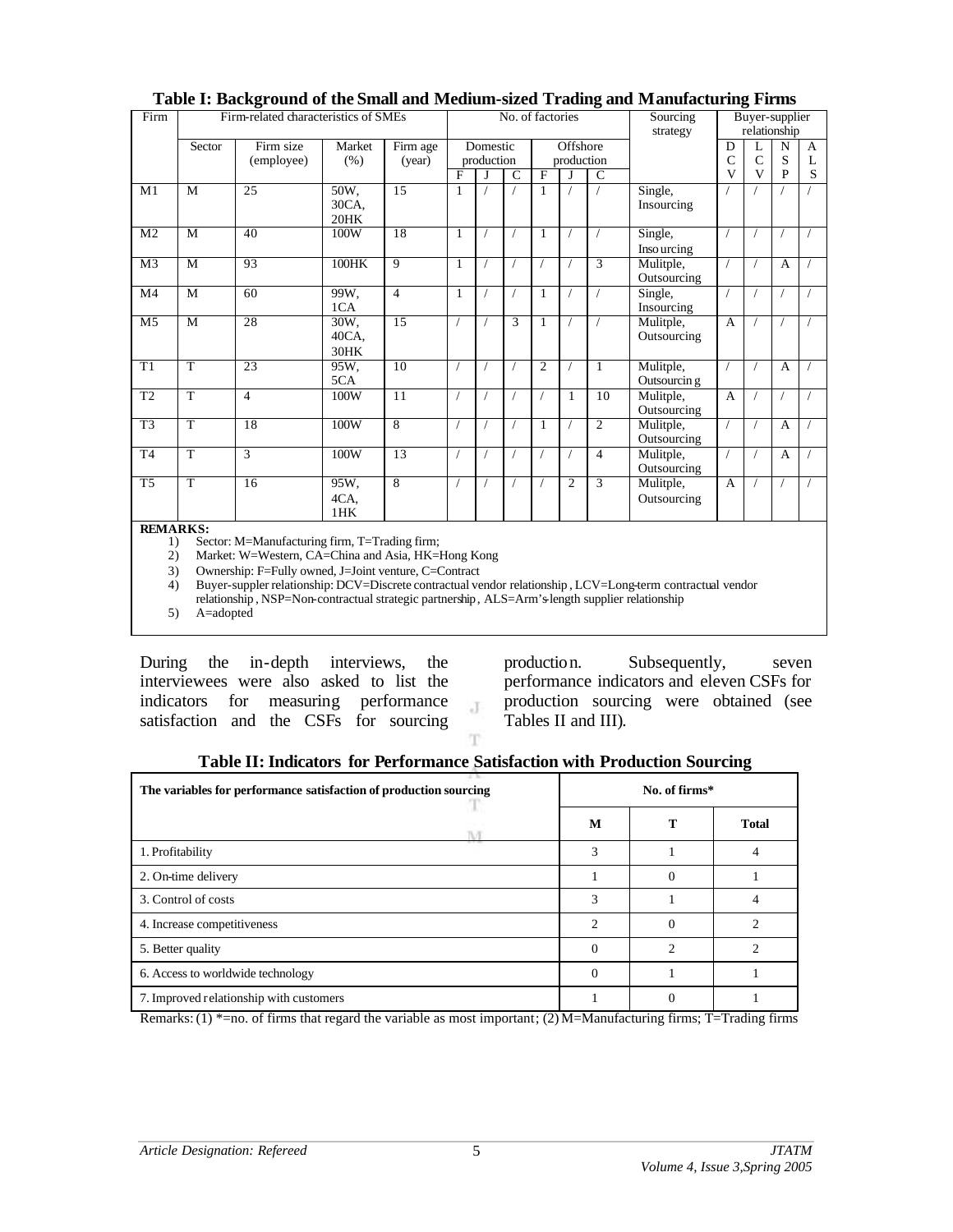| CSFs for production sourcing                                                     | No. of firms* |          |       |  |  |
|----------------------------------------------------------------------------------|---------------|----------|-------|--|--|
|                                                                                  | M             |          | Total |  |  |
| 1. Top management's commitment to pursue production sourcing.                    |               |          |       |  |  |
| 2. Select and train right personnel to plan and implement sourcing programme.    |               | 0        |       |  |  |
| 3. Establish comprehensive logistics competency                                  |               | $\Omega$ |       |  |  |
| 4. Thorough analysis of the environment of host countries.                       |               | $\Omega$ |       |  |  |
| 5. Choose your production providers carefully.                                   |               | $\Omega$ |       |  |  |
| 6. Build trust and openness with your production providers.                      |               | $\Omega$ |       |  |  |
| 7. Build relationships with personnel at all levels of your production providers | $\Omega$      | 2        |       |  |  |
| 8. Develop a comprehensive communication plan with your production providers.    | っ             |          | 3     |  |  |
| 9. Share risks and opportunities with your production providers.                 |               |          | っ     |  |  |
| 10. Sustain long-term relationships with your production providers.              |               | $\Omega$ |       |  |  |
| 11. Adaptability and flexibility to environmental changes in global business.    |               | 0        |       |  |  |

# **Table III: CSFs for production sourcing**

Remarks: (1)  $\overline{X}$  = no. of firms that regard the factors are critical; (2) M=Manufacturing firms; T=Trading firms

*Phase II - Mail questionnaire.* Following the analysis of the in-depth interviews and review of literature, a questionnaire was designed to measure the level of performance satisfaction and evaluate the importance of the CSFs for production sourcing. The questionnaire was sent by post to the ten companies previously interviewed. The level of performance satisfaction and the importance of each success factor relating to production sourcing were measured on a five-point Likert scale (from 1=extremely satisfied/critical to 5=not at all satisfied/critical).

*Examination of P1*. Proposition 1 considers whether the firm-related characteristics of SMEs have an impact on the level of satisfaction with sourcing performance. The results show that the firm-related characteristics of SMEs have an impact on the level of satisfaction towards sourcing performance, was not entirely confirmed. The firm-related characteristics of SMEs such as firm size, firm age, and market involved were all insignificant to the satisfaction of sourcing performance. Only the factor of industrial sector was revealed to have an influence (see Table IV).

| Firm                                                                                                                                                                                                     | M1     | M2     | M3             | T1             | T <sub>2</sub> | M4     | M <sub>5</sub> | T <sub>3</sub> | T <sub>4</sub> | T <sub>5</sub>  |
|----------------------------------------------------------------------------------------------------------------------------------------------------------------------------------------------------------|--------|--------|----------------|----------------|----------------|--------|----------------|----------------|----------------|-----------------|
| Satisfaction level                                                                                                                                                                                       | -S1    | S2     | S <sub>3</sub> | S <sub>4</sub> | S <sub>5</sub> | S6     | S7             | S <sub>8</sub> | S <sub>9</sub> | S <sub>10</sub> |
| Adopted sourcing                                                                                                                                                                                         | S & In | S & In | M &            | M &            | M &            | S & In | M &            | M &            | M &            | M &             |
| strategy                                                                                                                                                                                                 |        |        | Out            | Out            | Out            |        | Out            | Out            | Out            | Out             |
| Adopted buyer-                                                                                                                                                                                           |        |        | <b>NSP</b>     | <b>NSP</b>     | <b>DCV</b>     |        | <b>DCV</b>     | <b>NSP</b>     | <b>NSP</b>     | <b>DCV</b>      |
| supplier                                                                                                                                                                                                 |        |        |                |                |                |        |                |                |                |                 |
| relationship                                                                                                                                                                                             |        |        |                |                |                |        |                |                |                |                 |
| Satisfaction score                                                                                                                                                                                       | 1.375  | 2.4    | 2.5            | 2.5            | 2.5            | 2.6    | 2.6            | 2.9            |                | 3.3             |
| Remarks:                                                                                                                                                                                                 |        |        |                |                |                |        |                |                |                |                 |
| Sector: M=Manufacturing firm, T=Trading firm                                                                                                                                                             |        |        |                |                |                |        |                |                |                |                 |
| $\mathcal{C}_{\text{current}}$ and $\mathcal{C}_{\text{total}}$ and $\mathcal{C}_{\text{total}}$ and $\mathcal{C}_{\text{total}}$ and $\mathcal{C}_{\text{total}}$ and $\mathcal{C}_{\text{total}}$<br>- |        |        |                |                |                |        |                |                |                |                 |

#### **Table IV: Satisfaction Scores for Production Sourcing Performance**

 $\mathcal{X}$ 

n Sourcing strategy: S=Single sourcing, M=Multiple sourcing; In=Insourcing, Out =Outsourcing

- Buyer-suppler relationship: DCV=Discrete contractual vendor relationship , LCV=Long-term contractual vendor sources of production sourcing is obtained by calculating the average score of the seven perf
- Satisfaction score of production sourcing is obtained by calculating the average score of the seven performance indicators.
- Satisfaction score:  $1 =$  extremely satisfied to  $5 =$  not at all satisfied

Table IV shows the results of the level of performance satisfaction regarding production sourcing by calculating the average score of the seven performance indicators given by each firm. This score reflects the companies' composite feeling of satisfaction on certain issues, such as profitability, on-time delivery, control of costs, increased competitiveness, better quality, access to worldwide technology, and improved relationships with customers. Firm M1, with the satisfaction score of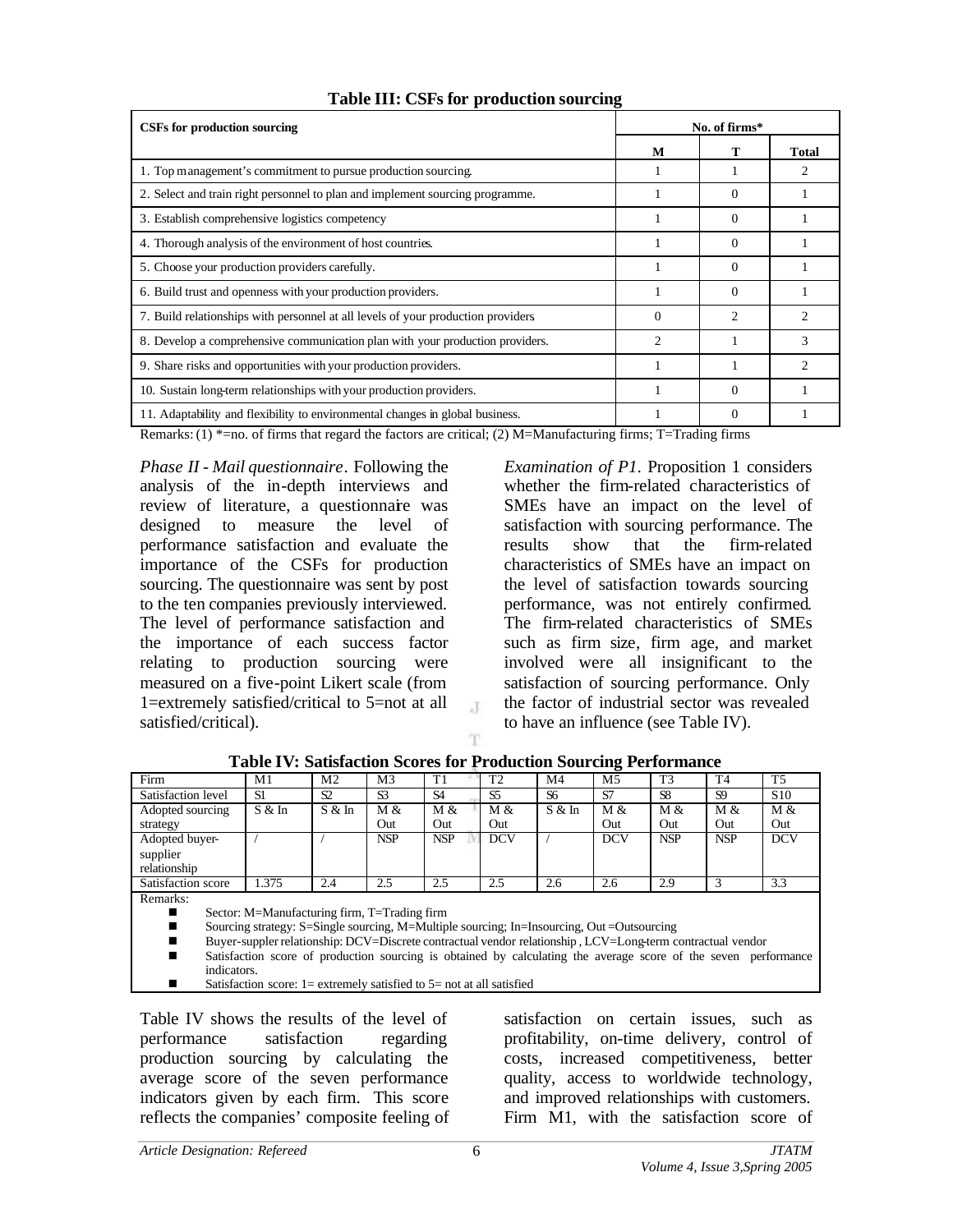1.375 (S1), was said to be the most satisfied firm, while firm T5, with score of 3.3 (S10), the least satisfied firm.

The results in this study show that the level of satisfaction is not related to the firm size, market involved, or firm age of the companies. The largest company (93 employees) and the smallest company (3 employees) ranked 3 and 9 respectively, while the companies with 25 and 16 employees scored the highest (ranked  $1<sup>st</sup>$ ) and lowest (ranked  $10<sup>th</sup>$ ) level of satisfaction respectively (see table I and IV). The companies that focus 100% on western markets ranked  $2^{nd}$ ,  $5^{th}$ ,  $8^{th}$  and  $9^{th}$ ; the companies that concentrated 100% on local markets ranked  $3<sup>rd</sup>$ . Companies that disseminated their markets in different countries ranked  $1<sup>st</sup>$ ,  $4<sup>th</sup>$ ,  $6<sup>th</sup>$ ,  $7<sup>th</sup>$  and  $10<sup>th</sup>$ . The companies of oldest (18 years) and youngest (4 years) in terms of year of establishment ranked  $2<sup>nd</sup>$  and  $6<sup>th</sup>$  respectively, whereas the most and least satisfied companies have 15 and 8 years of age respectively.

Nonetheless, the factor of industrial sector was revealed to have an influence (see Table IV). The results show that the most satisfied firms were all manufacturing firms (ranked  $1<sup>st</sup>$  and  $2<sup>nd</sup>$ ). This is probably because the manufacturers have their own establishments and close affiliates locally, which allows them to retain some control over production, so that on-time delivery is more easily achieved and the quality more closely controlled. Furthermore, because manufacturers have their own factories, they do not need to share their profits and benefits with their affiliates; therefore, costs and profits can be easily controlled.

*Examination of P2.* Proposition 2 considers whether the adoption of sourcing strategy has an impact on the level of performance satisfaction. The results show that the companies adopted single sourcing and insourcing strategies were more satisfied with their performance than those adopted multiple sourcing and outsourcing strategies (see Table IV). Proposition 2 was, therefore, confirmed. In contrast to the majority of opinions in the academic literature

emphasize the benefits of outsourcing [6-8, 14, 17], this study reveals that the adoption of production outsourcing strategy does not achieve the highest level of satisfaction with performance. Instead, an insourcing strategy could lead to higher satisfaction levels. An explanation of this may be due to improper implementation of the outsourcing strategies. According to the study of Elmuti and Kathawala [7], about 31% of organisations reported that their outsourcing programmes had failed. The main complaints are either that the wrong sourcing strategies have been used, or that the buyer–supplier relationships have been ill-defined [21]. Moreover, exploring the satisfaction of sourcing has to be learnt from experience. The reasons leading to dissatisfaction with outsourcing practice are still unclear and therefore require further investigation.

*Examination of P3.* Proposition 3 considers whether the adoption of buyer-supplier relationship has an impact on the level of satisfaction with sourcing performance. The results indicate that buyer–supplier relationships adopted indeed had an impact on the level of satisfaction towards sourcing performance. The results show that companies (M3 and T1) that adopted noncontractual strategic partnerships were more satisfied with their performance (ranked  $3<sup>d</sup>$ and 4 th) when compared with companies (T5) who selected discrete contractual vendor relationships (ranked  $10^{th}$ ). Partnership relationships allow SMEs to overcome problems relating to their size by linking up with a resourceful player(s). Hence, if these strategies are correctly implemented, small and medium-sized clothing firms in Hong Kong can become highly effective.

*Critical success factors (CSFs) and level of satisfaction.* Prior to the examinations of P4 and P5, the importance of each CSF as perceived by the firms was investigated. The level of importance of each CSF was calculated according to the level of the firms' performance satisfaction for production sourcing, which ranged from S1 (most satisfied) to S10 (least satisfied). The

 $\cdot$  J

A

Œ. M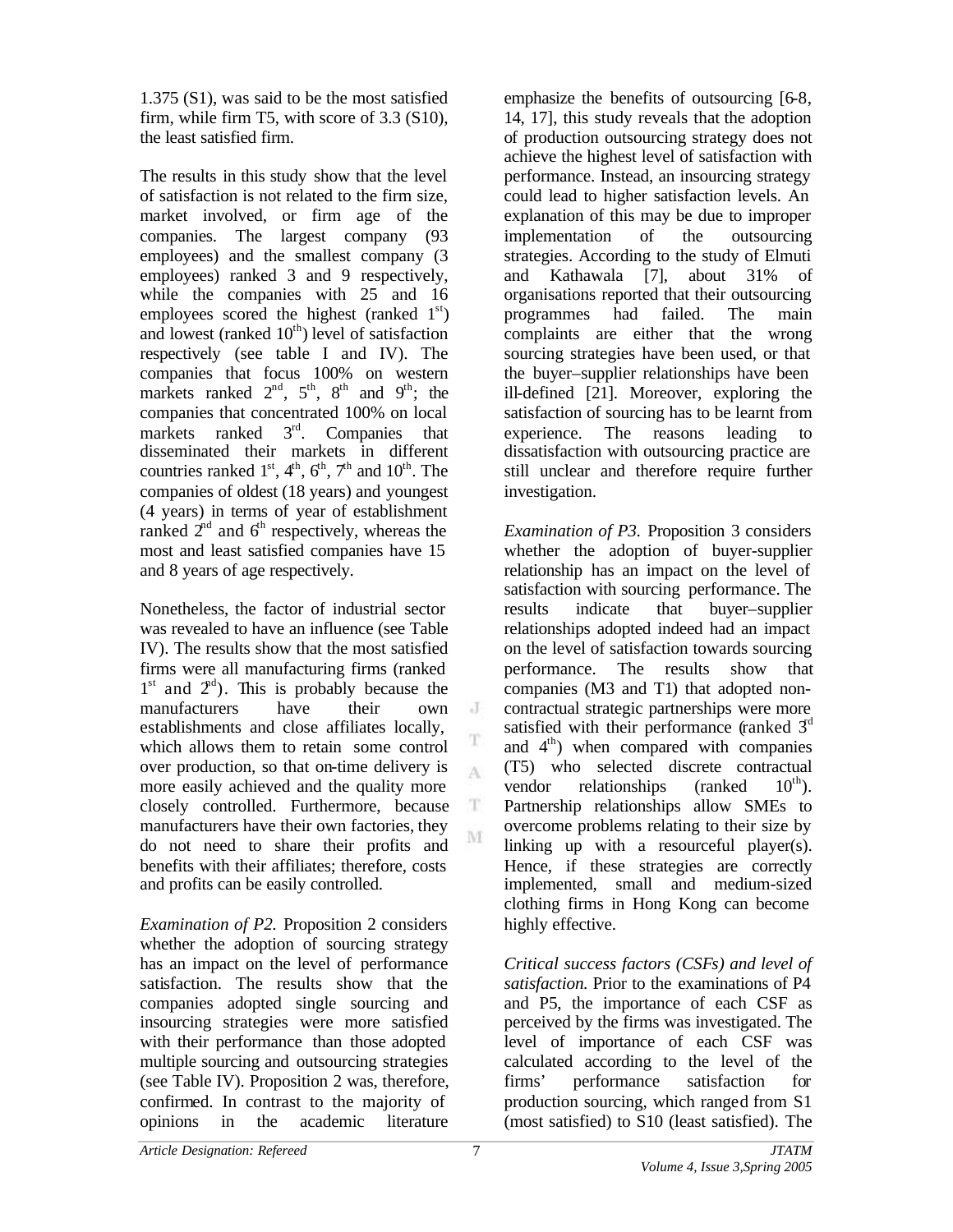firms with the highest score for performance satisfaction for production sourcing could provide a reference for the importance of each successful factor. Hence, the higher the satisfaction the company has, the heavier the weighing of the significance for the calculation of the CSF score will be. The following formula represented the weight of score by firms' performance satisfaction on

production sourcing, ie., S1 scored 10, which is  $W_1$ ; S2 scored 9, which is  $W_2...$ and so on. To evaluate the total score of each critical success factor, we assume  $S_i =$ 1 means firm believes that CSF is critical, while  $S_i = 0$  not critical at all.

 $(S_i \cdot W_i)$ 

*i i*

*i*

*W*

⋅

 $S_i \cdot W$ 

∑

10

=

*i*

1

∑

10

=

*i*

1

Total score of each CSF by the degree of satisfaction =

Where:  $W_i =$  weight of satisfaction score obtained by the company with satisfaction ranking *i* 

- $S_i$  = importance of the CSF (1=critical; 0=not critical) perceived by company with satisfaction ranking *i*
- $i =$  Variable representing the satisfaction ranking of the companies

| Table v. Scores for CSFs by the Degree of Satisfaction                               |                   |                |                        |                |                |                |                |                |                |                 |       |
|--------------------------------------------------------------------------------------|-------------------|----------------|------------------------|----------------|----------------|----------------|----------------|----------------|----------------|-----------------|-------|
| Firm                                                                                 | M1                | M <sub>2</sub> | M <sub>3</sub>         | T1             | T <sub>2</sub> | M <sub>4</sub> | M <sub>5</sub> | T <sub>3</sub> | T <sub>4</sub> | T <sub>5</sub>  | Total |
| Satisfaction level                                                                   |                   | S2             | S <sub>3</sub>         | S <sub>4</sub> | S <sub>5</sub> | S <sub>6</sub> | S7             | S <sub>8</sub> | S <sub>9</sub> | S <sub>10</sub> | score |
| Weight of satisfaction score $(W_i)$                                                 | 10                | 9              | 8                      | $\overline{7}$ | 6              | 5              | $\overline{4}$ | 3              | $\overline{2}$ | 1               | 55    |
| 1. Top management's commitment to pursue production<br>sourcing.                     | $\theta$          | $\mathbf{1}$   | 1                      | 1              | $\Omega$       | $\Omega$       | $\Omega$       | $\Omega$       | 1              | $\Omega$        | 18/55 |
| 2. Select and train right personnel to plan and implement<br>sourcing programme.     | $\mathbf{1}$      | $\Omega$       | $\Omega$               | 1              | $\mathbf{0}$   | 1              | 1              | $\mathbf{1}$   | 1              | $\Omega$        | 31/55 |
| 3. Establish comprehensive logistics competency                                      | $\mathbf{1}$      | 1              | $\theta$               | 1              | $\Omega$       | $\mathbf{1}$   | $\Omega$       | 1              | 1              | $\Omega$        | 36/55 |
| 4. Thorough analysis of the environment of host countries.                           | $1_{\alpha}$      | $\theta$       | $\theta$               | 1              | $\Omega$       | 1              | $\Omega$       | $\Omega$       | 1              | $\Omega$        | 24/55 |
| 5. Choose your production providers carefully.                                       |                   | $\Omega$       | 1                      | 1              | $\Omega$       | 1              | 1              | 1              | 1              | $\mathbf{1}$    | 40/55 |
| 6. Build trust and openness with your production providers.                          | $\mathbf{0}$      | $\mathbf{0}$   | $\Omega$               | $\mathbf{1}$   | $\mathbf{0}$   | $\overline{0}$ | $\mathbf{1}$   | $\Omega$       | $\mathbf{1}$   | $\Omega$        | 13/55 |
| 7. Build relationships with personnel at all levels of your<br>production providers. | A<br>m            | $\mathbf{1}$   | 1                      | $\mathbf{1}$   | $\mathbf{0}$   | $\mathbf{1}$   | $\mathbf{1}$   | $\mathbf{1}$   | $\mathbf{1}$   | $\mathbf{1}$    | 49/55 |
| 8. Develop a comprehensive communication plan with your<br>production providers.     | $\mathbf{1}$<br>M | $\theta$       | 1                      | $\mathbf{1}$   | $\mathbf{1}$   | $\mathbf{1}$   | $\mathbf{1}$   | $\Omega$       | 1              | $\mathbf{1}$    | 43/55 |
| 9. Share risks and opportunities with your production<br>providers.                  | $\Omega$          | $\Omega$       | 1                      | 1              | $\Omega$       | $\Omega$       | $\Omega$       | $\Omega$       | $\Omega$       | $\Omega$        | 15/55 |
| 10. Sustain long-term relationships with your production<br>providers.               | 1                 | 1              | $\Omega$               | $\mathbf{1}$   | 1              | $\Omega$       | $\Omega$       | $\Omega$       | 1              | $\mathbf{1}$    | 35/55 |
| 11. Adaptability and flexibility to environmental changes in<br>global business.     | 1                 | $\Omega$       | 1                      | 1              | $\mathbf{0}$   | 1              | $\Omega$       | $\mathbf{1}$   | 1              | $\overline{0}$  | 35/55 |
|                                                                                      |                   |                | $\sum (S_i \cdot W_i)$ |                |                |                |                |                |                |                 |       |

**Table V: Scores for CSFs by the Degree of Satisfaction**

**REMARKS:** Total score of each CSF by the degree of satisfaction = *i*

 $\sum^{10}$ = ⋅ 1 *i W i i*  $S_i \cdot W$ 

=

*i*

1

As shown in Table V, the three most important success factors were related to the

development of the relationship between buyer and supplier: (1) building the

*Volume 4, Issue 3,Spring 2005*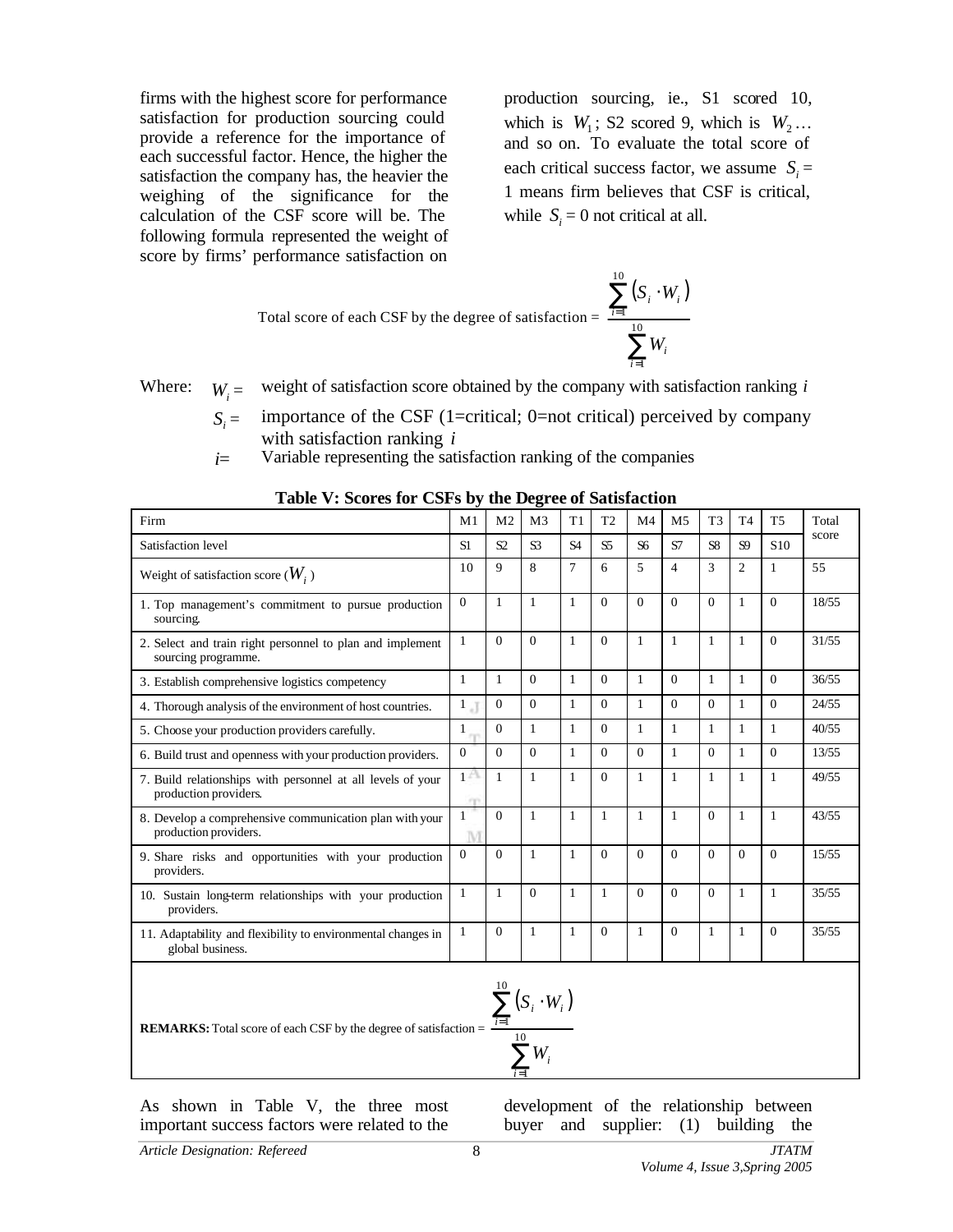relationship with personnel at all levels (49/55); (2) developing a comprehensive communication plan with production providers  $(43/55)$ ; (3) choosing the production providers carefully (40/55). Amongst these three factors, nine out of ten companies found that establishing relationships with production providers personnel at all levels was the most critical success factor for production sourcing.

*Examination of P4 and P5.* The results show that the production sourcing strategies and

buyer-supplier relationships adopted had an impact on the perceived importance of CSFs for production sourcing were confirmed. The results indicate that the perceived importance of the CSFs for production sourcing may change according to different sourcing strategies used and the buyer– supplier relationships adopted. The scores for CSFs by sourcing strategies and buyersupplier relationships were summarized in Table VI.

|                                                                                      |                 | Outsource              | Total                |          |
|--------------------------------------------------------------------------------------|-----------------|------------------------|----------------------|----------|
|                                                                                      |                 | Non-contractual        | Discrete contractual | scores   |
| CSFs                                                                                 | <b>Insource</b> | strategic partnerships | vendor relationships | $(n=10)$ |
|                                                                                      | $(n=3)$         | $(n=4)$                | $(n=3)$              |          |
| 1. Top management's commitment to pursue production<br>sourcing.                     | 1/3             | 2/4                    | 0/3                  | 3/10     |
| 2. Select and train right personnel to plan and implement<br>sourcing programme.     | 2/3             | 3/4                    | 1/3                  | 6/10     |
| 3. Establish comprehensive logistics competency                                      | 3/3             | 3/4                    | 0/3                  | 6/10     |
| 4. Thorough analysis of the environment of host<br>countries.                        | 2/3             | 2/4                    | 0/3                  | 4/10     |
| 5. Choose your production providers carefully.                                       | 2/3             | 4/4                    | 2/3                  | 8/10     |
| 6. Build trust and openness with your production<br>providers.                       | 0/3             | 2/4                    | 1/3                  | 3/10     |
| 7. Build relationships with personnel at all levels of your<br>production providers. | 3/3             | 4/4                    | 2/3                  | 9/10     |
| 8. Develop a comprehensive communication plan with<br>your production providers.     | 2/3             | 3/4                    | 3/3                  | 8/10     |
| 9. Share risks and opportunities with your production<br>providers.                  | 0/3<br>m        | 2/4                    | 0/3                  | 2/10     |
| 10. Sustain long-term relationships with your production<br>providers.               | 2/3<br>A        | 2/4                    | 2/3                  | 6/10     |
| 11. Adaptability and flexibility to environmental changes<br>in global business.     | 2/3             | 4/4                    | 0/3                  | 6/10     |

|  |  |  | Table VI: Scores for CSFs by Sourcing Strategy |  |
|--|--|--|------------------------------------------------|--|
|  |  |  |                                                |  |

**REMARKS:** Total score of each CSF by sourcing strategy is the sum of the number of firms which adopted either insource, outsouce with non-contractual strategic partnerships or outsource with discrete contractual vendor relationships.

Table VI shows the widely perceived CSFs by firms using insourcing strategy are building relationships with production provider personnel at all levels (3/3) and establishing comprehensive logistics competency (3/3). Insourced firms are expected to use internal resources of the business to develop long-term establishments for production activities. If relationships with personnel at all levels regarding production activities are not properly established, then the efficiency of its in-house production activities would also be affected. Furthermore, insourced firms are required to arrange logistics of production activities internally by themselves, so establishing a comprehensive logistics competency is very important as perceived by these firms.

Choosing the right production provider (4/4), building relationships with personnel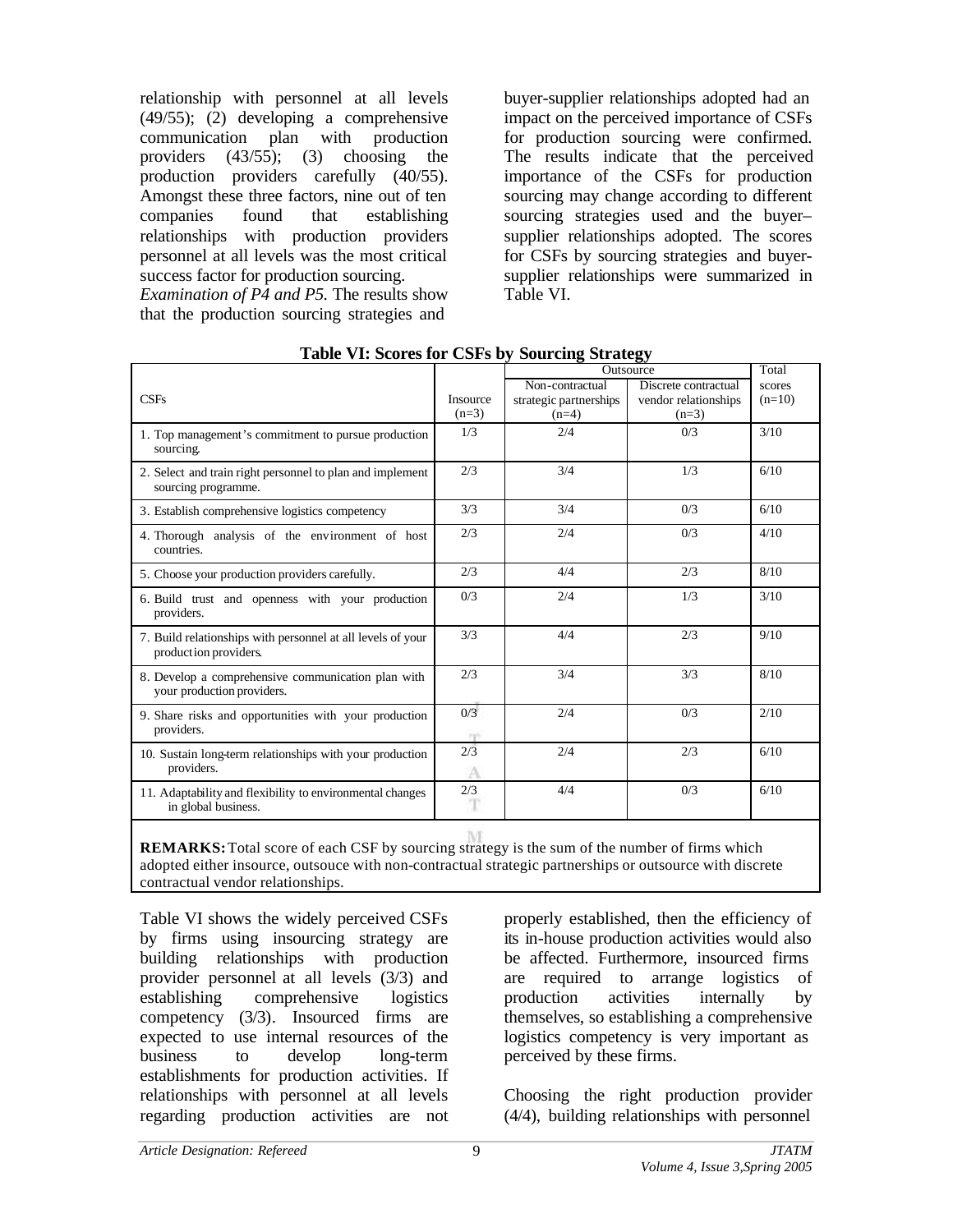at all levels (4/4) and being adaptability and flexibility to environmental change (4/4) are crucial for firms who have adopted outsourcing strategy with strategic partner relationships. Once a strategic partner has been selected, a long-term relationship is expected. It is therefore important to build relationships with personnel at all levels of the production provider. Indeed, the concept of strategic partner relationship involves a joint product development relationship with share development costs and intellectual property; both parties are therefore required to be adaptable and flexible to changes under this relationship.

Developing a comprehensive communication plan with production providers  $(3/3)$  is the only CSF highlighted by firms who have adopted outsourcing strategy with discrete contractual vendor relationships. This is because they are expecting a short-term relationship with their production providers. The only concern they have is delivering goods to the right place, at the right time, of the right quality and quantity, and without any errors. This requires a good communication system. Other factors concerning long-term development, such as building relationships with production provider personnel at all levels, may not be very critical to them.

In reference to the perceived importance of CSFs in conjunction with the adoption of sourcing strategies and buyer-supplier relationships, three most critical success factors of production sourcing perceived by the small and medium-sized clothing trading and manufacturing firms in Hong Kong were identified, as follows: (1) to build relationships with personnel at all levels of the production providers  $(9/10)$ ;  $(2)$  to choose production providers carefully  $(8/10)$ ; and  $(3)$  to develop a comprehensive communication plan with production providers (8/10). All these are rela ted to the development of a cooperative relationship between buyer and supplier.

## **Conclusions**

The critical success factors for production sourcing are important because they represent necessary conditions for sourcing success. Overall, among all responding firms, the three most critical success factors of production sourcing perceived by the small and medium-sized clothing trading and manufacturing firms in Hong Kong were identified: (1) to build relationships with production provider personnel at all levels; (2) to choose production providers carefully; and (3) to develop a comprehensive communication plan with production providers. All these are related to the development of a cooperative relationship between buyer and supplier. The management of SMEs should therefore pay attention on the development of a collaborative buyer-supplier relationship. Once a supplier has been selected carefully, a long-term relationship should establish with supplier personnel at all levels. SMEs should have a structure in pla ce that fosters frequent communication between buyers and suppliers. Two parties should determine the type of information that is useful and establish formal and informal channels for exchanging it.

Based on the results of this study, it can be concluded that the adoptions of buyersupplier relationships and production sourcing strategies may have an impact on the perceived importance of CSFs. However, the firms in this study have adopted only non-contractual strategic partnership and discrete contractual vendor relationship; long-term contractual vendor relationship and arm's-length supplier relationship have not been adopted by any firms. Thus, relationships between CSFs and these two buyer-supplier relationships could not be explored further. It is important to investigate whether these two buyer-supplier relationships could be adopted by small and medium-sized clothing firms in Hong Kong and whether the adoption of these relationships may have an impact on CSFs for production sourcing. Further research in these areas is, therefore, required.

J

T A

T M